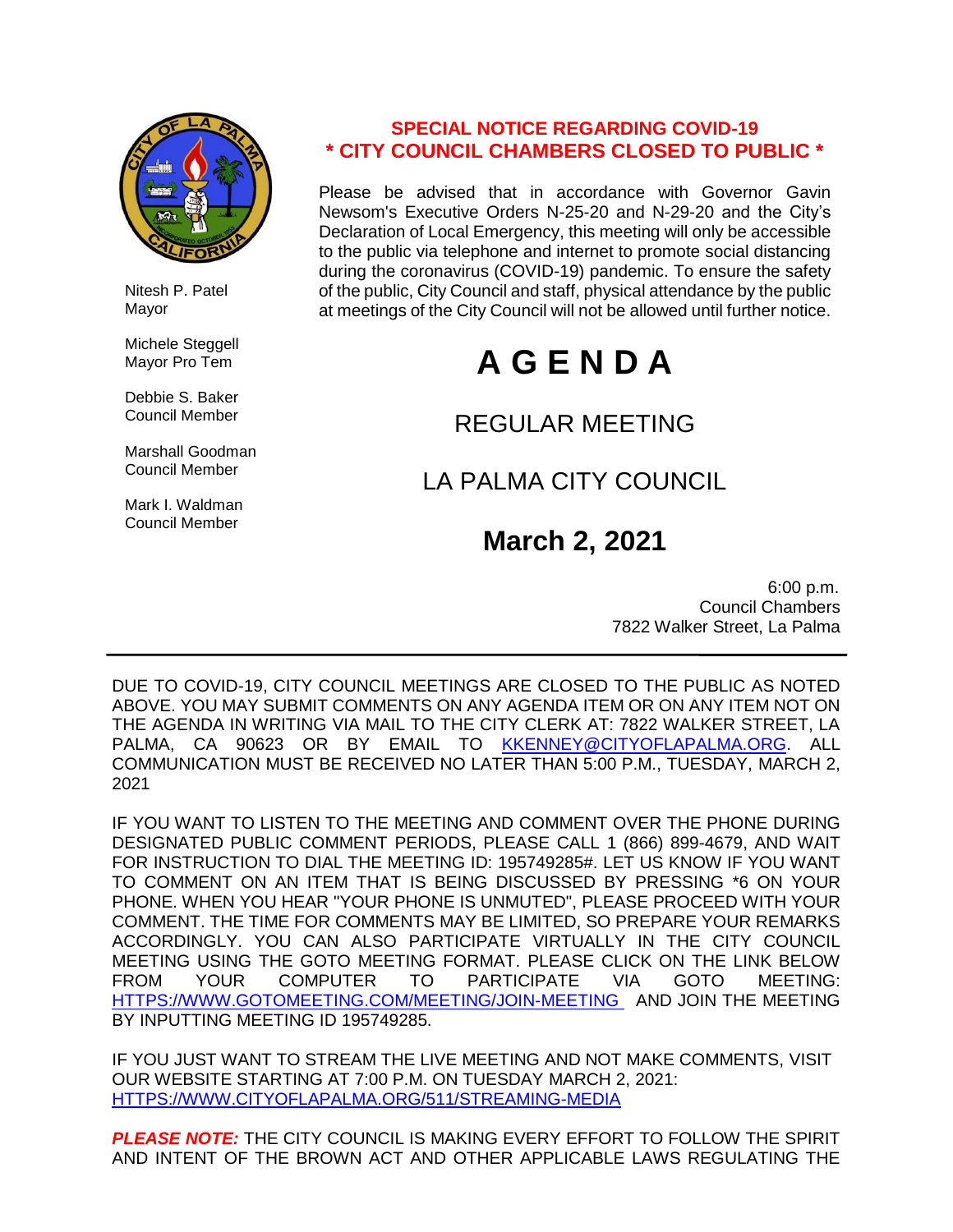CONDUCT OF PUBLIC MEETINGS, IN ORDER TO MAXIMIZE TRANSPARENCY AND PUBLIC ACCESS. IT WOULD BE APPRECIATED IF COMMUNICATIONS OF PUBLIC COMMENTS RELATED TO ITEMS ON THE AGENDA, OR ITEMS NOT ON THE AGENDA, ARE PROVIDED PRIOR TO THE COMMENCEMENT OF THE MEETING.

# CALL TO ORDER

# CLOSED SESSION

# CS-1. *CONFERENCE WITH REAL PROPERTY NEGOTIATORS*

Pursuant to Government Code section 54956.8.

Property: 5410-14 La Palma Avenue, La Palma, California

 Agency negotiator: Conal McNamara, City Manager Ajit Thind, City Attorney

# CS-2. *CONFERENCE WITH LEGAL COUNSEL – INITIATION OF LITIGATION:*

Consideration of whether to initiate litigation pursuant to Government Code Section 54956.9(d)(4): (2 cases)

#### CS-3. *CONFERENCE WITH LABOR NEGOTIATORS*

Pursuant to Government Code section 54957.6.

| <b>Agency Designated Representatives:</b> | Conal McNamara, City Manager<br>Ryan Hallett-Hinton, Assistant to the City<br>Manager                                   |
|-------------------------------------------|-------------------------------------------------------------------------------------------------------------------------|
| <b>Employee Organizations:</b>            | La Palma General Employees Association<br>La Palma Police Association<br>La Palma Professional<br>Employees Association |
| Unrepresented Employees:                  | <b>Executive Management</b>                                                                                             |

OPEN SESSION: (Scheduled to Start at 7:00 p.m.)

PLEDGE OF ALLEGIANCE: Council Member Waldman

INVOCATION: Pastor Jim Riggan, La Palma Christian Center Mayor Pro Tem Steggell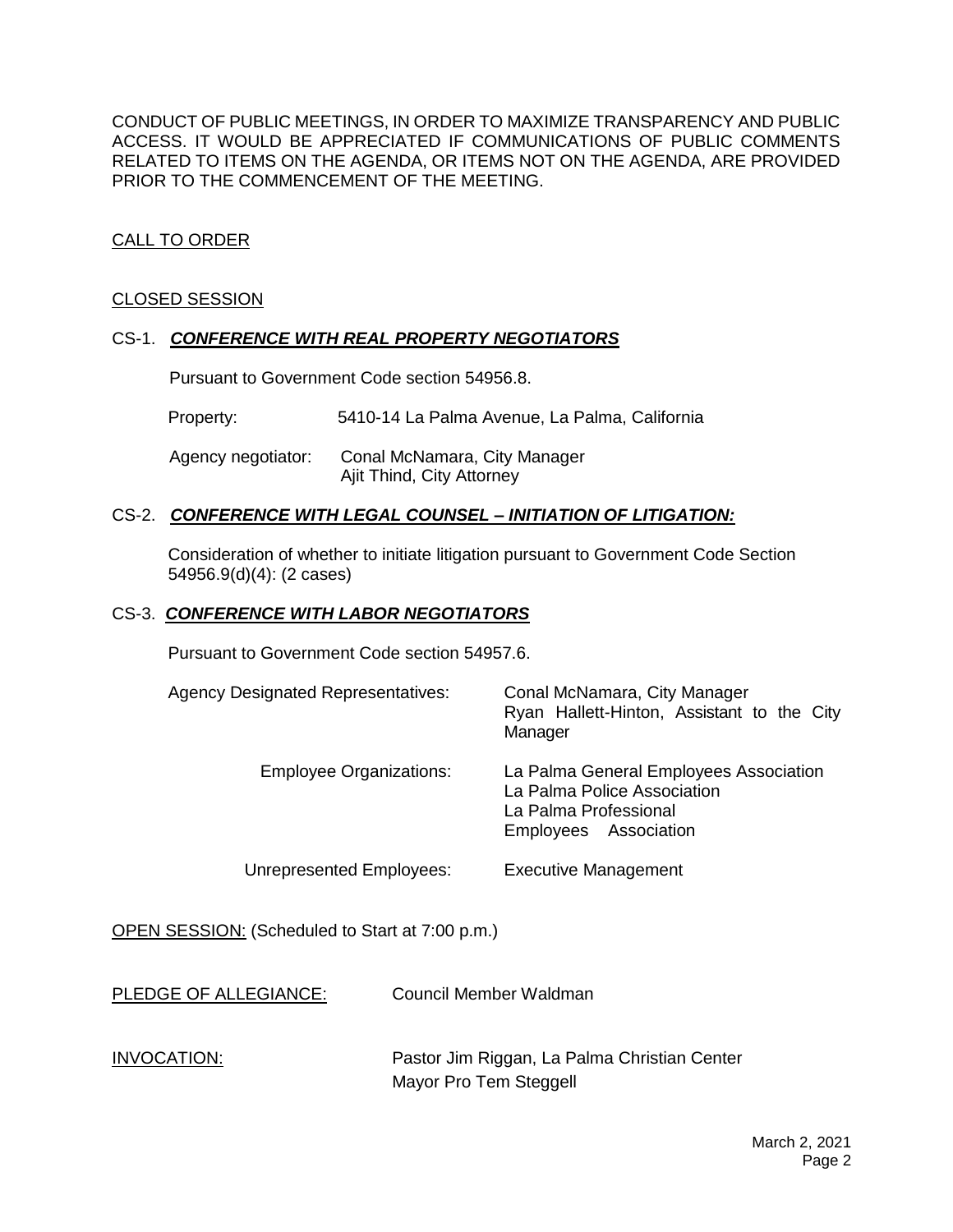# PRESENTATIONS

None Scheduled.

# ORAL COMMUNICATIONS (Time Limit: 5 Minutes Each)

Time has been reserved at this point in the Agenda for persons wishing to speak on any item that is not listed on the Agenda. By law, the City Council and Successor Agency are prohibited from taking action on such oral comments. The matter will be automatically referred to staff for appropriate response or action or will be placed on the Agenda of a future meeting. Matters listed on the Agenda may be addressed either at this time or at the time they are before the City Council for discussion.

# RECESS CITY COUNCIL AND CONVENE AS

# **SUCCESSOR AGENCY TO THE DISSOLVED COMMUNITY DEVELOPMENT COMMISSION OF THE CITY OF LA PALMA**

*The City Council will now recess and convene as the Successor Agency to the Dissolved Community Development Commission of the City of La Palma. Members of the La Palma City Council receive no compensation or stipend as a result of convening or participating in either the Successor Agency or otherwise as serving as members of the Successor Agency.*

# CONSENT CALENDAR (2 Items)

All matters listed under Consent Calendar will be acted upon by one motion affirming the action recommended on the Agenda. There will be no separate discussion on these items prior to voting unless members of the Successor Agency, Staff, or the public request that specific items be removed from the Consent Calendar for separate action. Any member of the public who wishes to discuss a Consent Calendar item should come forward to the microphone and, upon recognition by the Chair, state his or her name, address, and the item number.

# A. *Approval of [Successor](https://www.cityoflapalma.org/DocumentCenter/View/10754/Item-A_Successor-Agency-Minutes) Agency Minutes*

Recommendation that the Successor Agency approve the Minutes of the February 2, 2021, Regular Meeting of the Successor Agency.

# B. *[Successor Agency Register of Demands](https://www.cityoflapalma.org/DocumentCenter/View/10767/Item-B_SA-Warrant-WEB)*

Recommendation that the Successor Agency adopt a Resolution approving the Register of Demands for February 16, 2021, and March 2, 2021.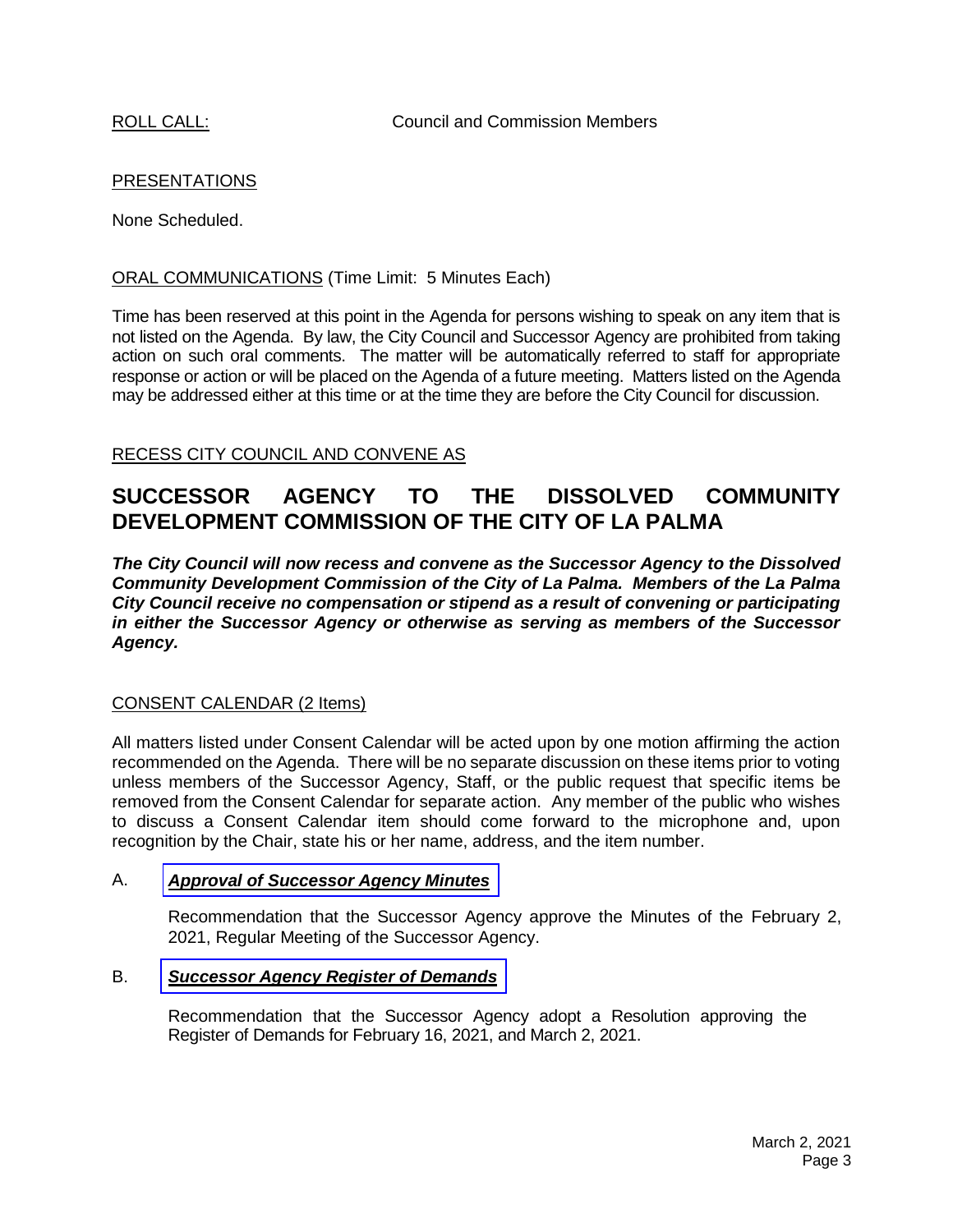# PUBLIC HEARINGS

None Scheduled.

# REGULAR ITEMS

None Scheduled.

# ADJOURN THE SUCCESSOR AGENCY AND RECONVENE

# **CITY COUNCIL**

#### CONSENT CALENDAR (11 Items)

All matters listed under Consent Calendar will be acted upon by one motion affirming the action recommended on the Agenda. There will be no separate discussion on these items prior to voting unless members of the City Council, Staff, or the public request that specific items be removed from the Consent Calendar for separate action. Any member of the public who wishes to discuss a Consent Calendar item should come forward to the microphone and, upon recognition by the Mayor, state his or her name, address, and the item number.

#### 1. *[Waive the Reading of All Ordinances](https://www.cityoflapalma.org/DocumentCenter/View/10755/Item-1_Read-Ordinances-by-Title)*

Recommendation that the City Council waive the reading of all Ordinances in their entirety and read by title only.

#### 2. *[Approval of Council Minutes](https://www.cityoflapalma.org/DocumentCenter/View/10756/Item-2_City-Council-Minutes)*

Recommendation that the City Council approved the Minutes of the January 12, 2021, Special Meeting, and February 2, 2021, Regular Meeting of the City Council.

#### 3. *[Approval of Register of Demands](https://www.cityoflapalma.org/DocumentCenter/View/10766/Item-3_CC-Warrants-WEB)*

Recommendation that the City Council adopt a Resolution approving the Register of Demands for February 16, 2021, and March 2, 2021.

# 4. *[Spectrum Service Agreement for Internet at City Facilities](https://www.cityoflapalma.org/DocumentCenter/View/10757/Item-4_Spectrum-Service-Agreement-for-Internet-at-City-Facilities)*

Recommendation that the City Council authorize the City Manager to execute the attached three-year agreement with Spectrum for internet at City facilities, including City Hall, Community Center, Police Department, Public Wi-Fi, and the City Yard.

#### 5. *[Award a Professional Services Agreement to Wildan Financail Services to Prepare](https://www.cityoflapalma.org/DocumentCenter/View/10758/Item-5_AOC-Utility-Rate-Study)  a Water and Sewer Rate Study*

Recommendation that the City Council award a professional services agreement an amount of not to exceed \$44,000 to Wildan Financial Services to complete the Water and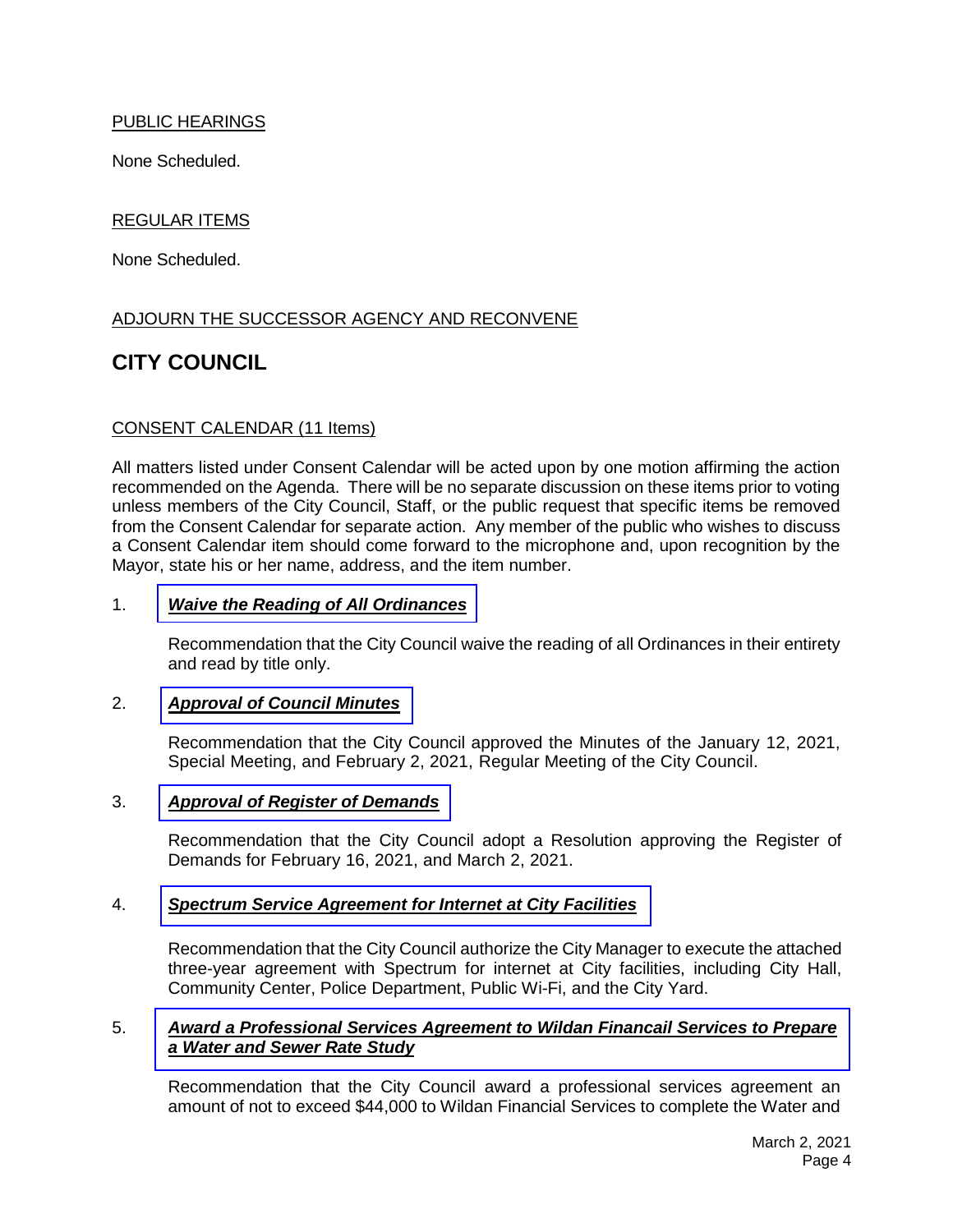Sewer Rate Study

# 6. *[Award of Contract to J.A. Salazar Construction &](https://www.cityoflapalma.org/DocumentCenter/View/10764/Item-6_AOC-to-JA-Salazar_21-WTR-02) Supply Group for the Water Main Interconnect Project (Thelma Avenue), City Project No. 21-WTR-02*

Recommendation that the City Council take the following actions:

- a) Approve Award of Contract in the Amount of \$434,550 to J.A. Salazar Construction & Supply Group for the Water Main Interconnect Project (Thelma Avenue), City Project No. 21-WTR-02.
- b) Authorize additional project funding in the amount of \$56,225 from the Water Capital Reserve Fund.

# 7. *Award of Contract [to General Pump Company for](https://www.cityoflapalma.org/DocumentCenter/View/10763/Item-7_General-Pump-Agreement) the Walker Well Rehabilitation Project, City Project No. 21-WTR-03*

Recommendation that the City Council Award a Contract in the amount of \$136,820 to General Pump Company for the Walker Well Rehabilitation Project, City Project No. 21- WTR-03.

# 8. *[General Plan, Housing Element, and Housing Successor Annual Progress Reports](https://www.cityoflapalma.org/DocumentCenter/View/10759/Item-8_SB-341-Housing-Reports-FY2019-20)*

Recommendation that the City Council take the following actions:

- a) Receive and file the 2020 General Plan Annual Progress Report, 2020 Housing Element Annual Progress Report, and the Fiscal Year 2019-20 Housing Successor Annual Report; and,
- b) Direct the Community Development Department to:
	- 1) Transmit the 2020 General Plan Annual Progress Report to the Governor's Office of Planning and Research (OPR) and the California State Department of Housing and Community Development (HCD); and,
	- 2) Transmit the 2020 Housing Element Annual Progress Report via emails to the Governor's Office of Planning and Research (OPR) and the California State Department of Housing and Community Development (HCD); and,
	- 3) Transmit the Fiscal Year 2019-20 Housing Successor Annual Report via email to the California State Department of Housing and Community Development (HCD) and make it available on the City's website.

# 9. *[First Amendment to City Manager Employment Agreement](https://www.cityoflapalma.org/DocumentCenter/View/10760/Item-9_City-Manager-Contract-Amendment)*

Recommendation that the City Council approve the First Amendment to Employment Agreement between the City and City Manager.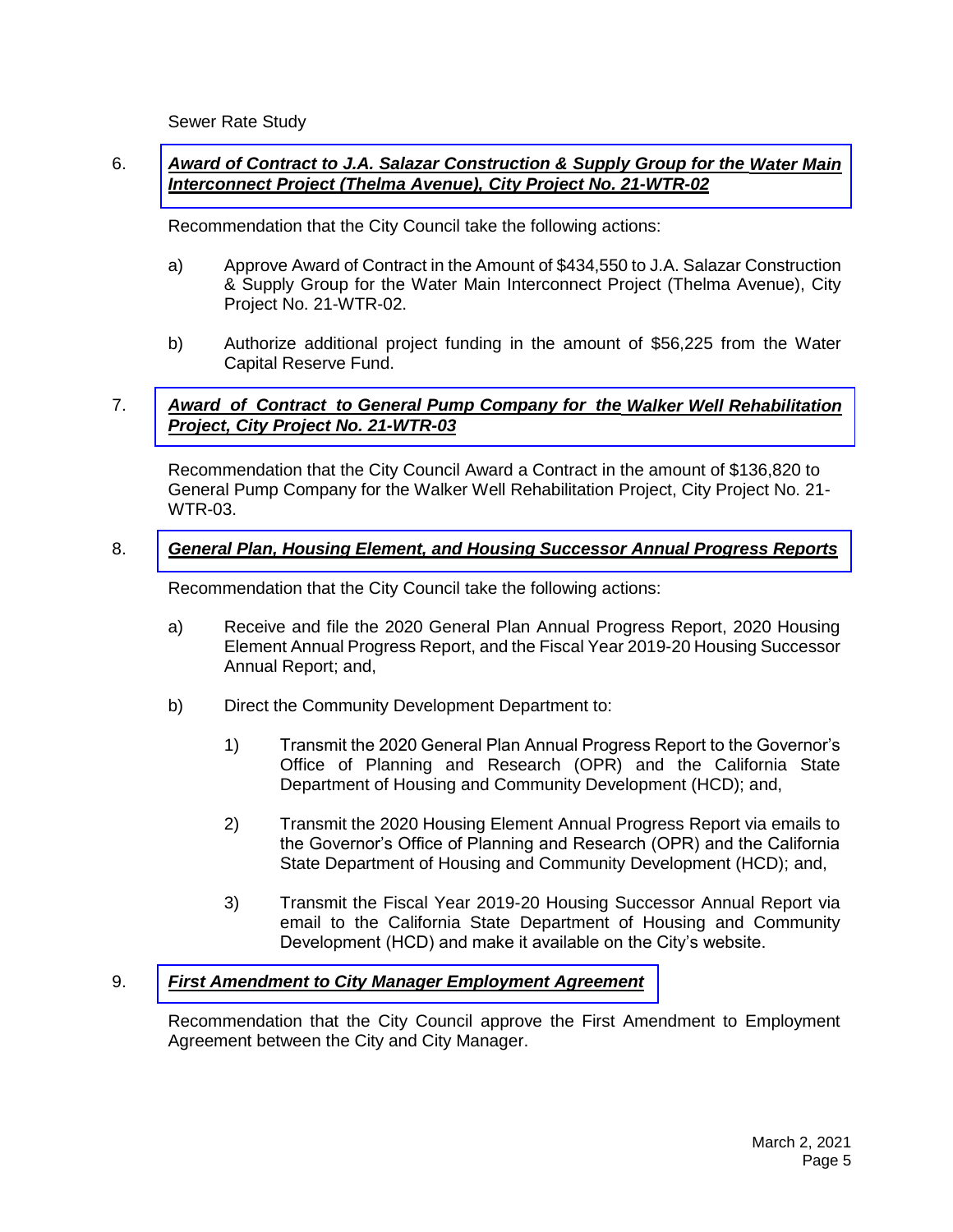# 10. *[Resolution Amending the time of the City Council's Regular Meetings](https://www.cityoflapalma.org/DocumentCenter/View/10761/Item-10_Reso-to-Modify-CC-Mtg-Schedule)*

Recommendation that the City Council Council adopt a Resolution amending the City's Council's Regular Meeting Schedule to begin at 6:30 p.m., with Closed Session to occur prior to the meeting.

# 11. *[COVID-19 Update/Implications for Upcoming City Events](https://www.cityoflapalma.org/DocumentCenter/View/10762/Item-11_COVID-19-Update-3-2-21)*

Recommendation that the City Council receive and file the report.

# PUBLIC HEARINGS

None Scheduled.

# REGULAR ITEMS (6 Items)

# 12. *[Consideration of Supporting Assembly Bill 420 \(AB 420\)](https://www.cityoflapalma.org/DocumentCenter/View/10750/Item-12_Support-AB-420)*

Recommendation that the City Council direct staff to send a letter supporting Assembly Bill 420 (AB 420).

# 13. *[Lease discussions for City property located at 5410-14 La Palma Avenue,](https://www.cityoflapalma.org/DocumentCenter/View/10751/Item-13_Lease-Discussions-for-5410-La-Palma-Avenue)  La Palma, California (Elite Taekwondo Center, Inc.)*

Recommendation that the City Council provide direction to staff regarding leasing options for City property located at 5410-14 La Palma Avenue.

# 14. *[Mid-Year Budget Adjustments Fiscal Year 2020-21](https://www.cityoflapalma.org/DocumentCenter/View/10770/Item-14_Mid-Yr-Budget-adjustments-CM-Tracked)*

Recommendation that the City Council City Council approve a Resolution amending the Fiscal Year 2020-21 Budget to adjust certain revenue budgets.

# 15. *[Study Session: Ordinance related to the treatment of signage in the Public Right-](https://www.cityoflapalma.org/DocumentCenter/View/10752/Item-15_Signage-in-the-Public-ROW-Study-Session)Of-Way and Code of Conduct*

Recommendation that the that the City Council receive the report and provide direction to staff and the City Attorney regarding the establishment of a new code of conduct and changes to the City's Sign Ordinance related to signage in the public right-of-way.

# 16. **[Study Session: Ordinance allowing the sale of "Safe and Sane" Fireworks within](https://www.cityoflapalma.org/DocumentCenter/View/10753/Item-16_Fireworks-Sales-Study-Session)  City limits**

Recommendation that the City Council receive the report and provide direction, as appropriate, so that staff can bring a draft ordinance back for the April 6, 2021 City Council meeting.

# 17. *[Study Session regarding the 2021-2029 Housing Element](https://www.cityoflapalma.org/DocumentCenter/View/10769/Item-17_Study-Session-2021-2029-Housing-Element)*

Recommendation that the City Council City Council take the following actions: